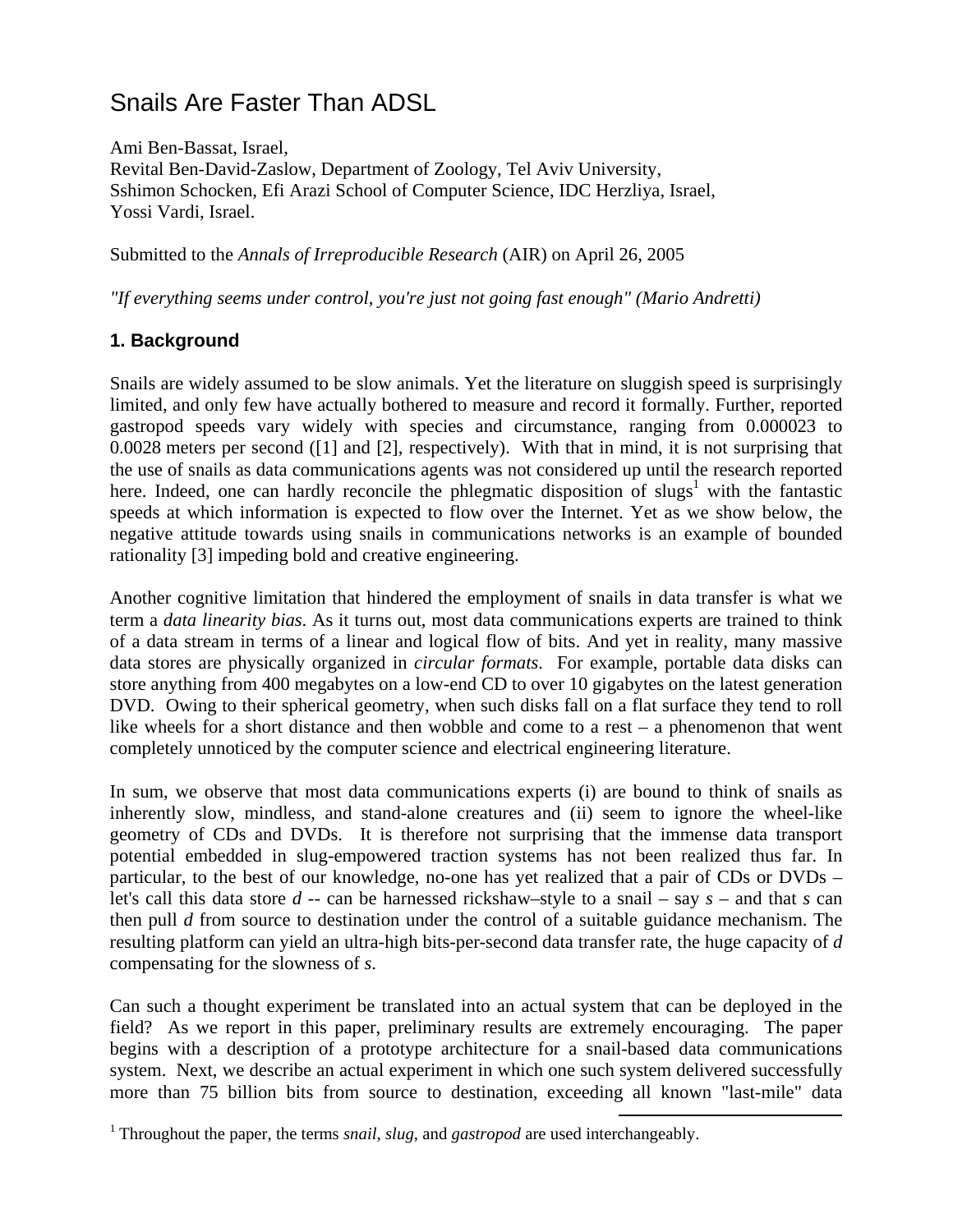communications protocols in terms of bit-per-second performance. The last section discusses the experiment's results and implications. We conclude with comments on future research directions in the new and exciting field of sluggish data communications systems.

# **2. Previous Work**

Several sources indicate that in the early days of the Usenet, a certain segment of the network's backbone was implemented by shuffling magnetic tapes in a station wagon in the Australian outback. This has prompted Andrew Tanenbaum to note that one should "*never underestimate the bandwidth of a station wagon full of tapes*" [4]. It is rather surprising that in spite of Tanenbaum's stature as a leading data communications expert, this penetrating insight about the feasibility of brute-force data transfer did not get much mileage.

One notable exception has been a pioneering experiment carried out in Bergen, Norway (1999). The experiment demonstrated the feasibility of the "*IP over Avian Carriers*" protocol – an RFC for delivering data using pigeons, formulated by David Waitzman's [5]. This B2P (Back to Pigeons) line of research was significantly extended by Ami Ben-Bassat, Guy Vardi, and Yossi Vardi [6]. In 2004, Ben-Bassat et al sent three homing pigeons to a 100 kilometer distance, each carrying 1.3 gigabits on tiny flash memory cards, yielding a transfer rate faster than ADSL [7].

Yet the *Wi-Fly TCP* (*Transmission by Pigeons*) protocol of wireless internet has had its limitations. First, pigeons cannot fly through Windows. Second, since they don't fly in darkness either, this method's bandwidth drops to zero 50% of the time. Finally, there's the problem of droppings download. We are pleased to report that all these shortcomings were resolved in our new data transfer protocol, as we now turn to describe.

#### **3. Architecture**

We propose a data transfer system based on a hybrid integration of a mobile digital data store *backend* and an organically engineered *frontend*. The backend module consists of two CD or DVD disks, inter-connected by a light-weight balsa axle and yoke, forming a two-wheeled cart. The frontend module consists of a single *Achatina Fulica*, also known as a *Giant African Land Snail* [8]. The interface between the two modules is implemented by mounting the yoke on the snail's shell. We call the system *SNAP*, standing for *SNAil-based data transfer Protocol*<sup>[2](#page-1-0)</sup>. See figure 1 for more details.

The snails used for the experiment were supplied by Dr. Revital Ben-David-Zaslow, a marine molluscs expert. Although snails are not protected by the Helsinki committee, we wanted to make sure that the experiment does not compromise their welfare in any way. And indeed, Dr. Ben-David-Zaslow assured us that the effort required to haul the light SNAP cargo is far less than that exerted by snails in a vertical climb, which is what they normally do. Further, Dr. Ben-David-Zaslow pointed out that the participation in the experiment was a welcome diversion from

<span id="page-1-0"></span><sup>&</sup>lt;sup>2</sup> We decided to omit the "D" and the "T" from the SNAP acronym, since these letters are already overused in data communications protocols, e.g. TCP, TTY, DSL, DVD, etc.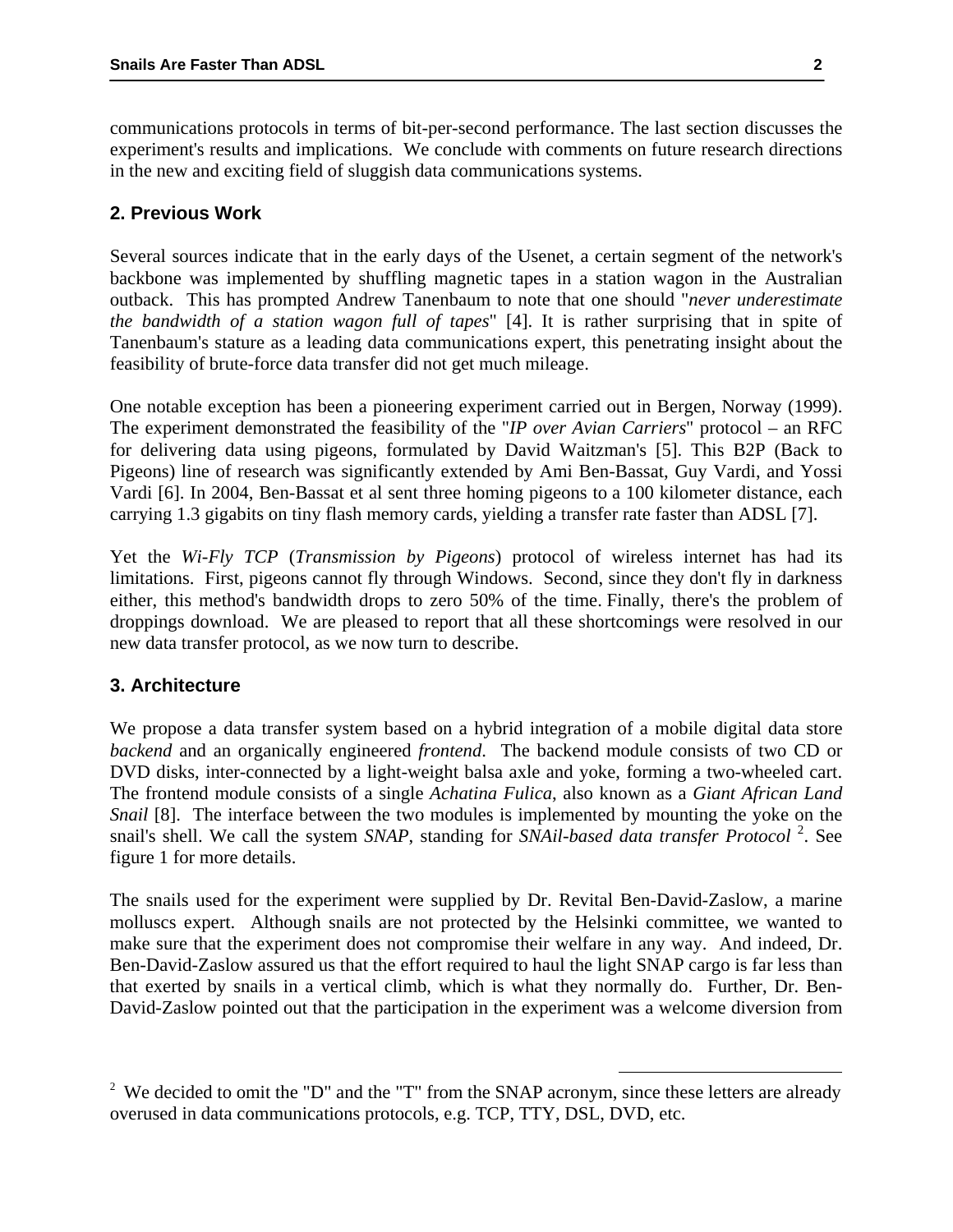the routine life that the snails normally lead in the university aquarium which is their regular habitat.



**Figure 1:** *The SNAP system in a feed-forward action.* In keeping with the systems engineering principle that interfaces between modules should be transparent, the backend's yoke is connected to the frontend's shell with a piece of transparent scotch tape, not visible in the image. (*photograph by Herbert Bishko*)

As with most complex engineering projects, the present architecture of the SNAP system evolved from several stages of trial and error. For example, after building our first prototype, we have noticed, to our chagrin, that the frontend module showed no signs of moving anywhere. More specifically, the frontend module was withdrawn into its shell, completely oblivious of the critical role assigned to it in the overall system's architecture. We concluded that two factors instrumental to SNAP's success -- *motivation* and *navigation* – were missing in our original system design. The remainder of this section elaborates on these challenges and what we did to address them.

- *Motivation:* Since the snail proper is committed neither scientifically nor professionally to the advancement of data communications techniques, we had to contrive a way to entice it to get moving. After consulting the literature on utility theory [9,10] and economic mechanism design [11,12], we proceeded to augment the platform with a unique incentive mechanism based on a fresh leaf of *Lactuca Sativa*, also known as iceberg lettuce, hereafter referred to as *LGS* (*Lettuce-based Guidance Sub-system*).
- *Routing:* Since data transfer always takes place between two well-defined source and destination points, we had to contrive a way to restrict the system's movement to a pre-determined trajectory. This was done by placing the LGS in the center of the snail's sensory field – just in front of its tentacles -- and dragging it gently along the shortest path between the data's source and destination terminals. This particular task was carried out by Yossi Hod, a member of our research team who is also a commercial pilot with a significant navigation experience.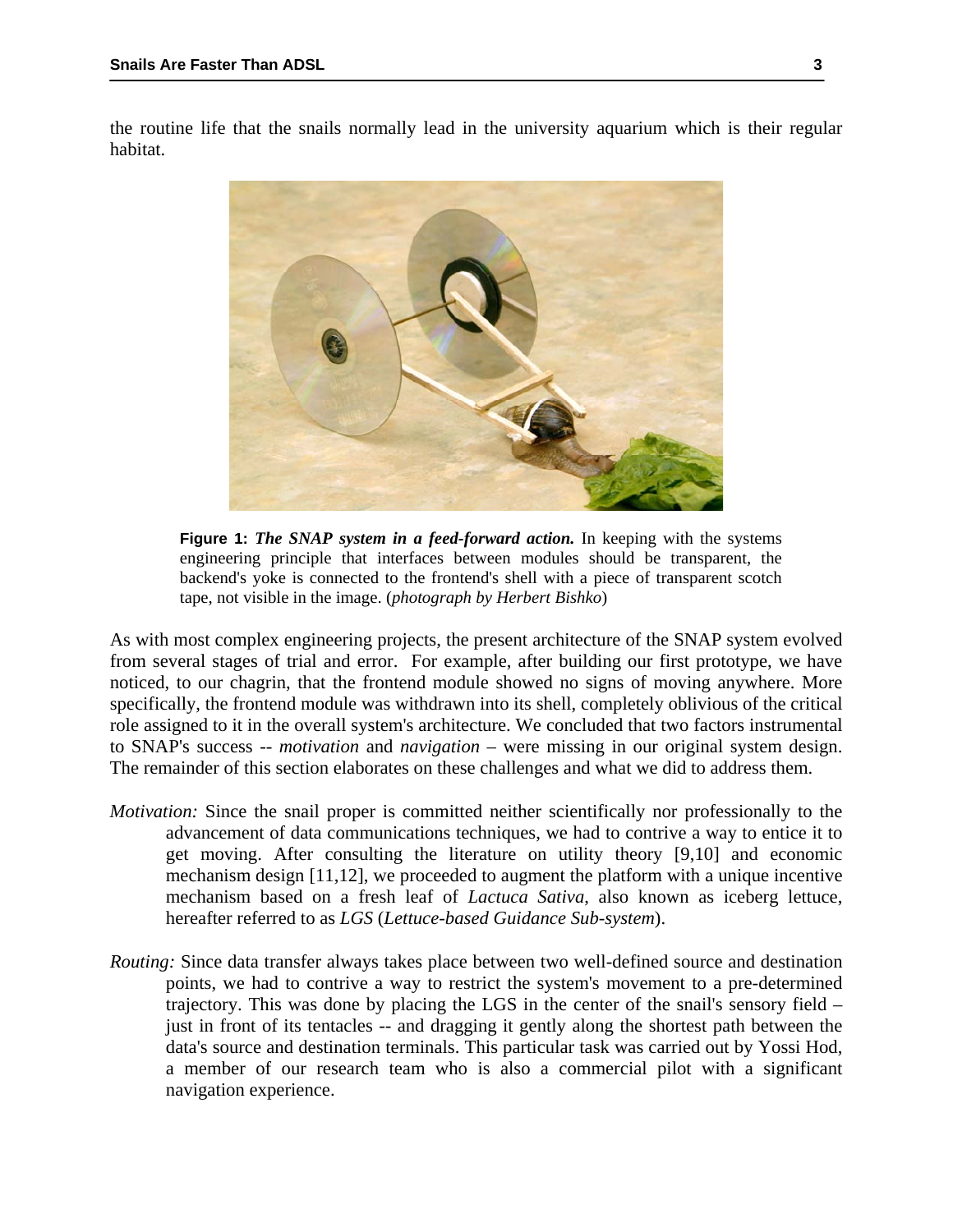We note in passing that the LGS is in fact an organic wireless *router*: in addition to enticing the snail to move, it also routes it to the desired direction. And indeed, the successful introduction of the LGS router marked the end of our system design. Following some beta tests and dry simulation runs we were ready for the real test – an open experiment in front of a live audience.

#### **4. Experiment**

In order to test the SNAP system we placed it on a flat surface -- a table. Our goal was to demonstrate how the movement of the system from source to destination in *t* seconds results in transporting data at an overall rate of *b*/*t* bits per second (*bps*), *b* being the number of bits transferred. As we elaborate later in the paper, the terrestrial distance covered during the experiment (52 centimeters) can be factored out from the *bps* calculation and is thus irrelevant to the system's reported performance.

The actual venue of the experiment was a lunch break during *Kinnernet 2005*, an annual conference dedicated to Internet innovation<sup>[3](#page-3-0)</sup>. More specifically, the experiment was conducted in front of 150 Internet hackers, geeks, and aficionados, known for their skeptical attitude toward so-called "new technologies".

#### **5. Results**

The experiment began with a few minutes of tense silence, disturbed by some cynical comments from the audience. Yet when the LGS router was presented into the scene, the system's frontend module SNAPped into action (excuse the pun), and started moving slowly but consistently toward the LGS, data store gingerly in tow. In fact, at some point the frontend has actually managed to bite a small fraction of the LGS. The experiment ended 34 minutes and 10 seconds later, when the data payload was delivered intact from source to destination. At the finish line, an astonishing 37 mega bits-per-second data rate was recorded, to the delight of a cheering audience witnessing scientific history in the making.

## **5. Discussion**

An inspection of figure 2 reveals that SNAP is not only fast – it is the fastest "last mile" data communications technology used today over the Internet:

| <b>Technology</b> | <b>Kbps</b> |
|-------------------|-------------|
| V.34 modem        | 28.8        |
| <b>ISDN</b>       | 128         |
| <b>ADSL</b>       | 1,500       |
| Wi-Fly (pigeons)  | 2,270       |
| SNAP (snails)     | 37,000      |

**Figure 2:** Benchmarking SNAP with other data transfer technologies.

<span id="page-3-0"></span><sup>3</sup> The conference is held near the Lake of Galilee (Israel), whose Hebrew name is "Kinneret".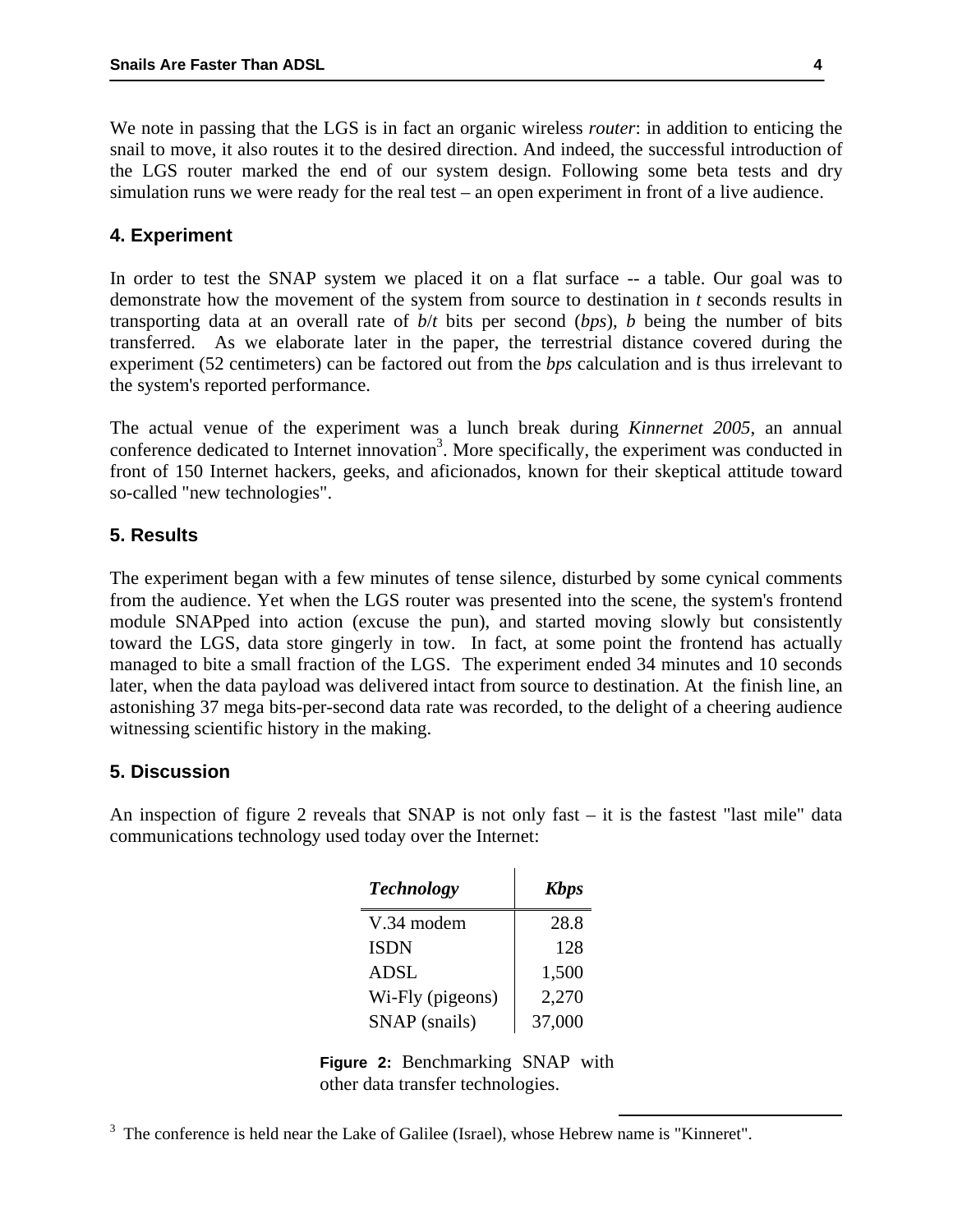It's important to note that the actual distance covered by SNAP during the experiment is irrelevant. That is because data transfer is a continuous affair: once a communications channel is established between two points, packets of bits flow continuously from source to destination. In our case, it can be assumed that a new SNAP system leaves the source every second with a payload of 9.4 gigabytes, yielding a pure delivery rate of 37,000 Kbps<sup>4</sup>[.](#page-4-0) Needless to say, various circumstances such as LGS succulence and slug cross-talk can slow down a multi-SNAP system's actual performance. However, as all Internet users know, the actual speed of any data communications carrier varies around its advertised pure *bps*, and SNAP is no exception. We conclude this section with some comments on several other characteristics of the SNAP protocol.

*Security*: Since the SNAP payload is a write-once / read-only CD/DVD media, there is virtually no way to compromise the transferred data. Although the protocol is not immune to data sniffing, we note that unauthorized reading of SNAP data requires stopping a highly motivated LGSdriven giant African snail in its tracks and then dismounting the disks from its harness – a rather messy affair that potential intruders will most likely want to avoid.

*Modularity*: An inspection of figure 1 reveals that the system's frontend and backend modules are completely independent of each other. As a result, each module can be replaced at will, requiring no changes in the rest of the SNAP system. For example, when new DVDs with larger data capacity will be available in the market, they can easily replace the backend module, leaving no impact whatsoever on the pulling snail. Likewise, the snail frontend can be replaced with no impact on the backend. For example, the combination of a *Red-Rimmed Melania Snail* [14] with the latest generation DVD can result with a new *RGB* technology (*Red* snail, *Green* LGS, *Blue* ray data).

*Scalability*: With more than 30,000 snail species in nature, the range of possible SNAP system configurations is mind-boggling. It is safe to say that a SNAP system can be custom-tailored for every application and budget in terms of desired data speed and LGS consumption.

*Quality of Service*/*Denial of Service*: One unique feature of SNAP is that QoS can be easily regulated by the system's operator: the plumpier the LGS, the larger will be the data transfer rate. Yet in some regions, most notably France, culinary habits may pose a denial-of-service (DOS) problem. In particular, French users will have to choose whether they want to be served a data cargo or an escargot. On the other hand, due to dietary kosher laws, DOS problems will never occur in DOS neighborhoods.

Given the attractive operational features of the SNAP system, we will not be surprised if some readers of this article may venture to turn SNAP into a commercial data communications enterprise. Before doing so, a word of caution is in order. As it turns out, the use of *wheels* in any commercial application may be a violation of intellectual property law. In particular, in 2001, Mr. John Keogh, a lawyer, was issued patent #2001100012 from the Australian Patent Office for "*a circular transportation facilitation device*", more commonly known as *a wheel* [15]. Therefore, commercial SNAP system operators may have to deal not only with the temperamental vagaries of a Giant African Snail, but also with possible law suites filed by an Australian Patent Lawyer.

<span id="page-4-0"></span> <sup>4</sup> Each Giant African Land Snail contains male and female reproductive organs and can produce up to 1,200 eggs a year [13].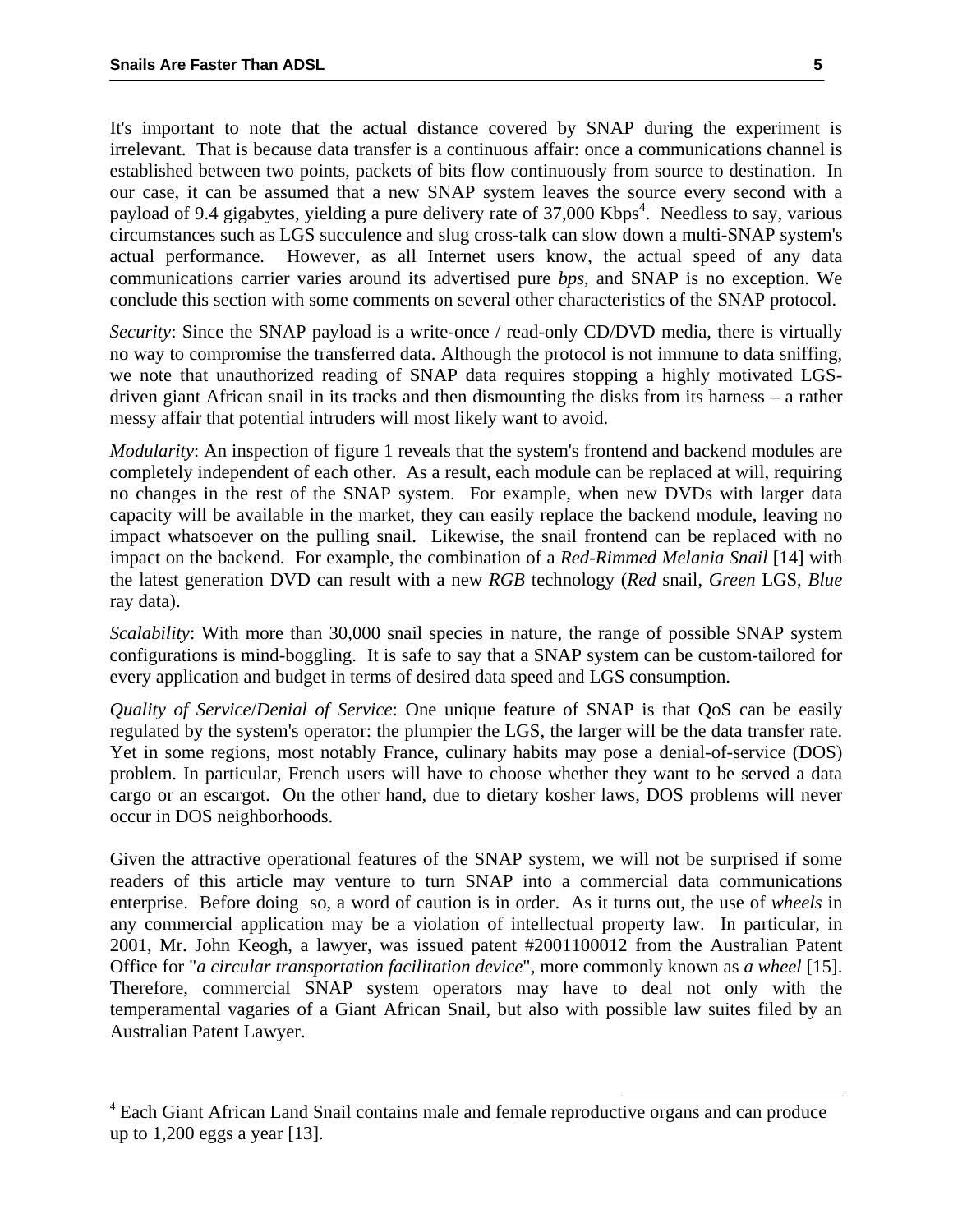### **6. Future Work**

It is quite obvious that the weakest point in the current SNAP architecture is the LGS. In particular, the need to employ a skilled human LGS operator is clearly cumbersome and expensive. With that in mind, we are now working on a new, self-propelled version of the system, called SNAP II (figure 3). As can be seen from the figure, of the two design problems described in section 3 – motivation and navigation -- SNAP II provides an elegant solution to the former while not addressing the latter.

We conclude that the navigation challenge of self-propelled SNAP II systems, as well as unstable levels of service in France, remain open problems for future work in sluggish data communications research.



**Figure 3: In SNAP II**, the LGS router is attached to a lookahead device mounted on the frontend's shell. When the snail moves forward, so does the LGS (*drawing by Uriel Miron*).

#### **Appendix A: Mathematical Model**

We use the following symbols:

 $b =$  data size, in bits

*s* = data transfer duration, in seconds

With this notation in mind, the system's performance is defined as follows:

$$
bps = \frac{b}{s}
$$
 bits per second

Since each DVD stores 4.7 gigabytes, we have, in our case:

*b* = 4,700,000,000 ⋅8 *bits* ⋅ 2 *disks* = 75,200,000,000 *bits*

The SNAP system took 34 minutes and 10 seconds to complete the data transfer:

 $s = 34 \cdot 60 + 10 = 2,050$  seconds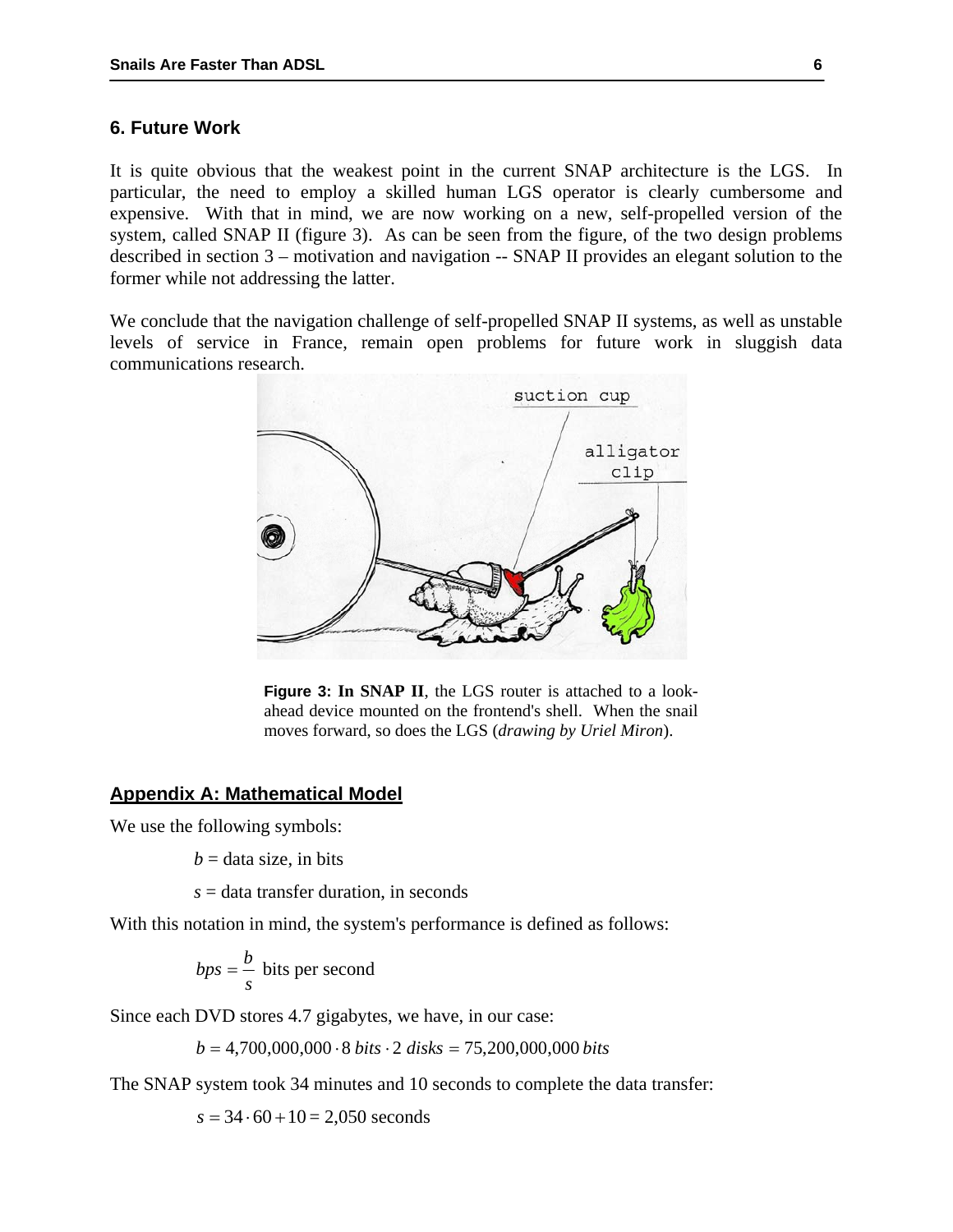Thus the actual system performance for SNAP is:

$$
bps = \frac{75,200,000,000}{2,050} = 37,682,926
$$
 bits per second

To promote accuracy, the actual division of the two constants was carried out using both an *HP 30s* scientific calculator and *Excel 2003 SP1* program. Both tools yielded the same result.

We note in closing that all measured times were recorded by an observer on the ground. If measured by the moving snail itself, times would have been a bit shorter, according to Einstein's relativity theory [16], resulting in slightly greater *bps* rates.

#### **References**

[1] Branson, Branley Allan. *The World & I*. 11, 5 (May 1996): 166

[2] *The Guinness Book of World Records* 1998. Stanford, CT: Guinness, 1997: 144.

[3] Kahneman, Slovic and Tversky (eds.), *Judgment under Uncertainty: Heuristics and Biases*, Cambridge University Press, Cambridge, 1982.

[4] Tanenbaum, *Computer Networks*, Prentice-Hall, 1988.

[5] Waitzman, *IP over Avian Carriers with Quality of Service*, RFC Archive, The Internet Society, April 1, 1999,<http://rfc.sunsite.dk/rfc/rfc2549.html>

[6] Ben-Basset, Verdi Y. and Verdi G., *PEI (Pigeon Enabled Internet) is Faster than ADSL*, Internet 2004 Conference Proceedings, http://www.notes.co.il/benbasat/5240.asp

[7] Timothy, *Pigeons Bandwidth Advantage Quantified*, SlashDot, March 31, 2004. http://science.slashdot.org/science/04/03/31/2224227.shtml?tid=126&tid=133&tid=186&tid=95

[8] *Giant African Land Snail Photo Gallery*, http://achatina.ru/Photo/Page.Eng/Fulica.htm

[9] Neumann and Morgenstern, *Theory of Games and Economic Behavior*. Princeton University Press, 1944.

[10] Wellman and Doyle, *Modular Utility Representation for Decision-Theoretic Planning*, Artificial Intelligence Planning Systems: Proceedings of the AIPS Conference, 1992.

[11] Varian, *Economic Mechanism Design for Computerized Agents*, Proc. of Usenix Workshop on Electronic Commerce, 1995.

[12] Nisan and Ronen, *Algorithmic Mechanism Design*, Proceedings of the STOC Conference, 1999.

[13] *FAQs About Giant African Land Snails*, <http://massnrc.org/pests/pestFAQsheets/giantafricanlandsnail.html>

[14] *Red-rimmed Melania snails and mosquitofish*, http://community.webshots.com/photo/20968533/20969994zGelyrDvJk

[15] *Background to the Wheel Patent ,* http://news.bbc.co.uk/1/hi/world/asia-pacific/1418165.stm

[16] Einstein, *On the [Electrodynamics](http://en.wikipedia.org/wiki/Electrodynamics) of Moving Bodie*s, Annalen der Physik. 17:891, 1905.